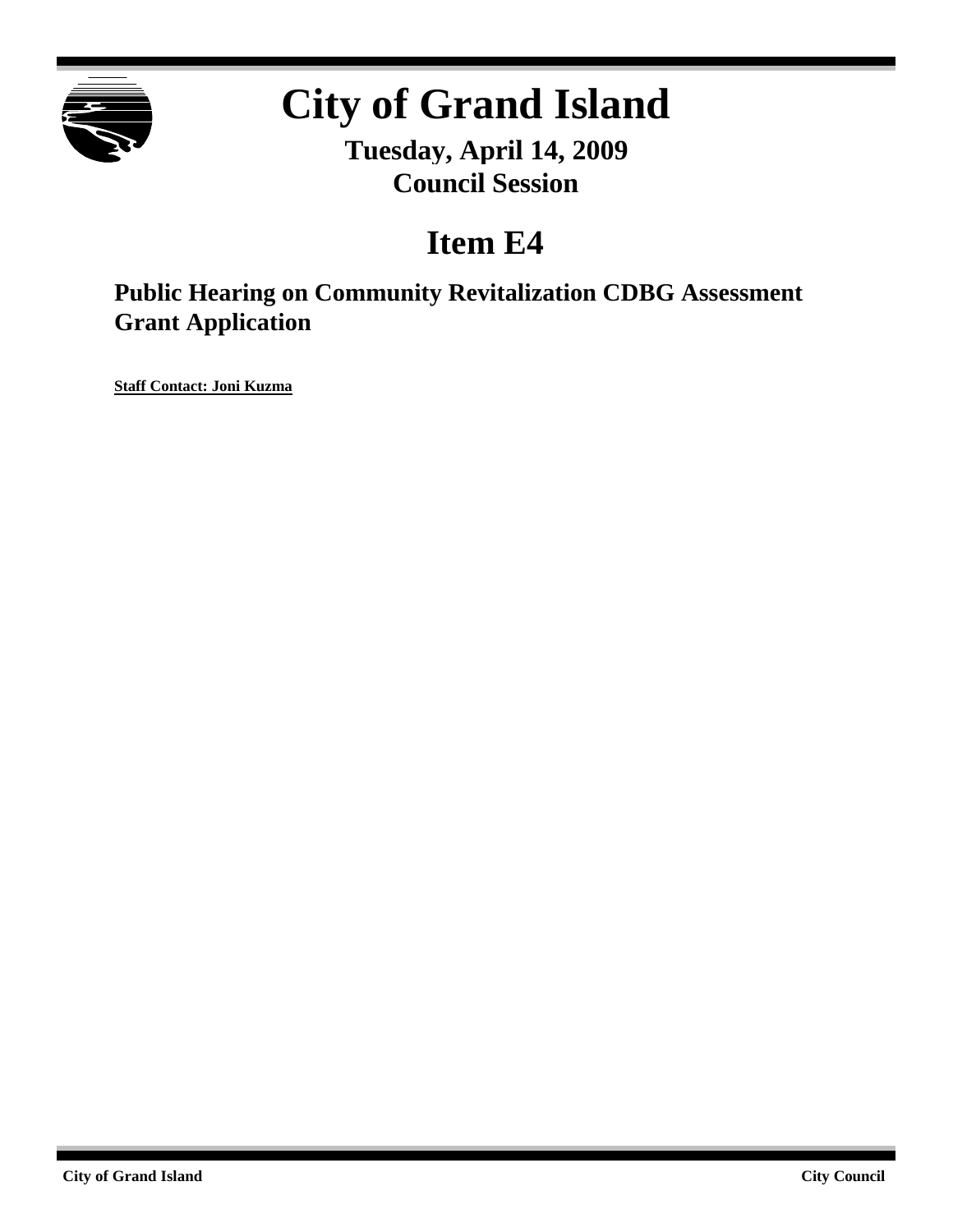## **Council Agenda Memo**

| <b>From:</b>            | Joni Kuzma, Community Development Administrator                                                |  |  |  |
|-------------------------|------------------------------------------------------------------------------------------------|--|--|--|
| <b>Council Meeting:</b> | April 14, 2009                                                                                 |  |  |  |
| Subject:                | <b>Public Hearing on Community Revitalization Assessment</b><br><b>Block Grant Application</b> |  |  |  |
| Item $#$ :              | $E-4 & G-7$                                                                                    |  |  |  |
| Presenter $(s)$ :       | Joni Kuzma, Community Development                                                              |  |  |  |

### **Background**

In 2005, the Nebraska Department of Economic Development (NDED) developed a program to utilize Community Development Block Grant (CDBG) funds in eight Nebraska municipalities with populations between 20,000 and 49,999. The program allocates grant funds over a multiyear period to meet locally identified needs that are CDBG eligible. The City received grant funds in 2005 for the initial assessment and revitalization strategy and was awarded subsequent funding of approximately \$260,000 per year in 2006, 2007 and 2008 to use for redevelopment projects in a specifically defined low-to moderate income neighborhood within city boundaries.

Eligible communities interested in the three year (2009-2011) Comprehensive Revitalization category must submit an application to the Nebraska Department of Economic Development (DED) by April 15, 2009. A public hearing is required prior to submission of an application to the Nebraska Department of Economic Development to solicit public comment and input into the proposed project and grant application. A legal notice was published in the April 4, 2009 Grand Island Independent with notice of this council meeting and contact information for written comments.

## **Discussion**

The City is one of the eight eligible communities and may update or revise the 2005 Comprehensive Needs Assessment and a Revitalization Strategy to submit for the next three years of funding. The Comprehensive Needs Assessment must review 13 low and moderateincome Block Groups and inventory all types and degree of housing and community development needs within each area. The Revitalization Strategy must identify a one, two and three year action plan to meet the needs of the low- to moderate-income neighborhood(s)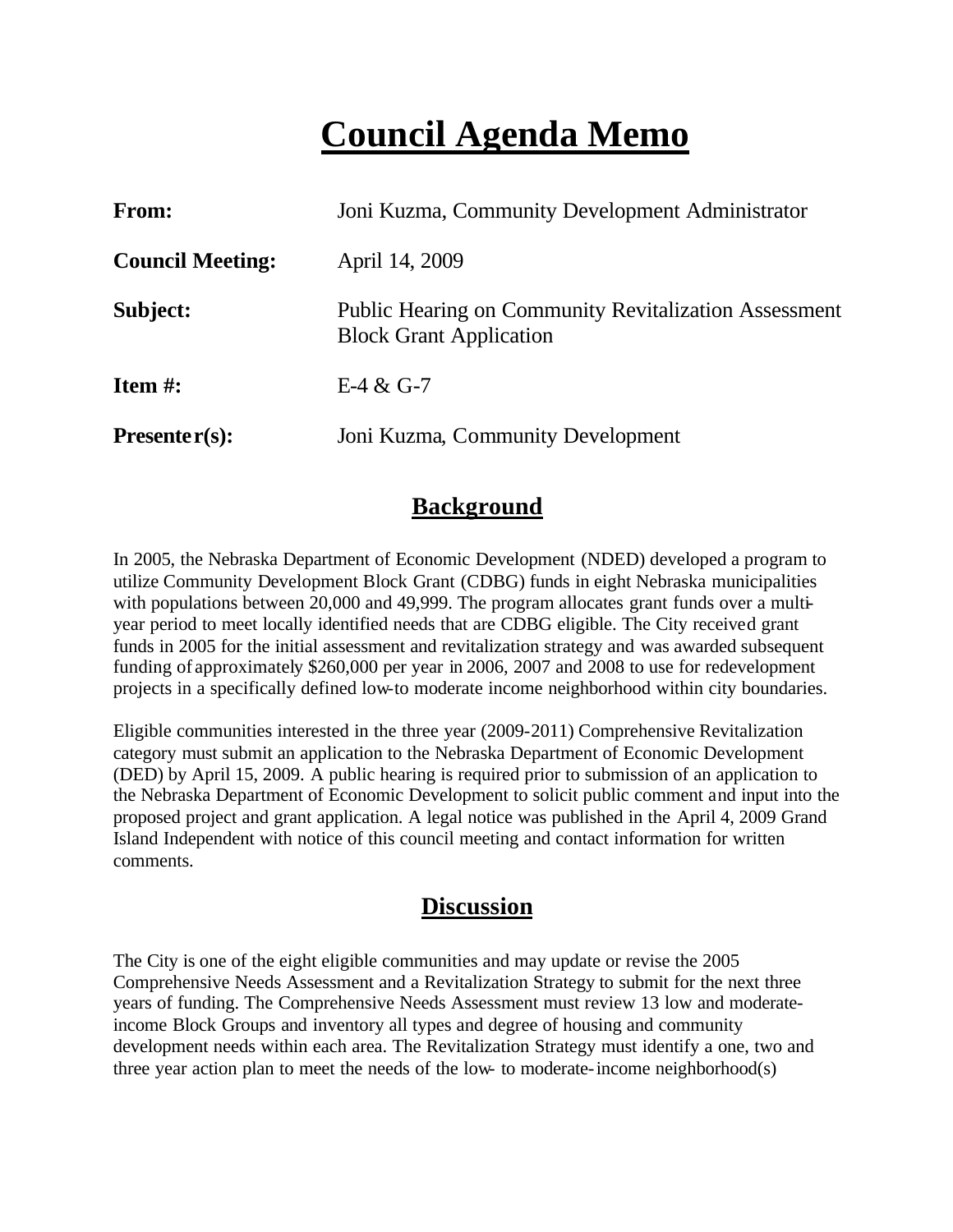selected for investment. The Needs Assessment and Revitalization Strategy process must involve citizen participation, particularly LMI residents, in all development and implementation phases.

The City of Grand Island is requesting a Planning Grant for \$12,000.00, plus \$840.00 in General Administration. The City will provide the required 25% cash match of \$4,000 for a project total of \$16,840.00.

#### **ALTERNATIVES**

It appears that the Council has the following alternatives concerning the issue at hand. The Council may:

- 1. Approve the 2009 Community Revitalization Needs Assessment and Strategy application and authorize the Mayor to sign all related documents
- 2. Refer the issue to a Committee.
- 3. Postpone the issue to a later date.

## **Recommendation**

City Administration recommends that Council approves the 2009 Community Revitalization Needs Assessment/Strategy application and authorizes the Mayor to sign all related documents.

## **Sample Motion**

Move to approve the 2009 Community Revitalization Needs Assessment/Strategy application and authorize the Mayor to sign all related documents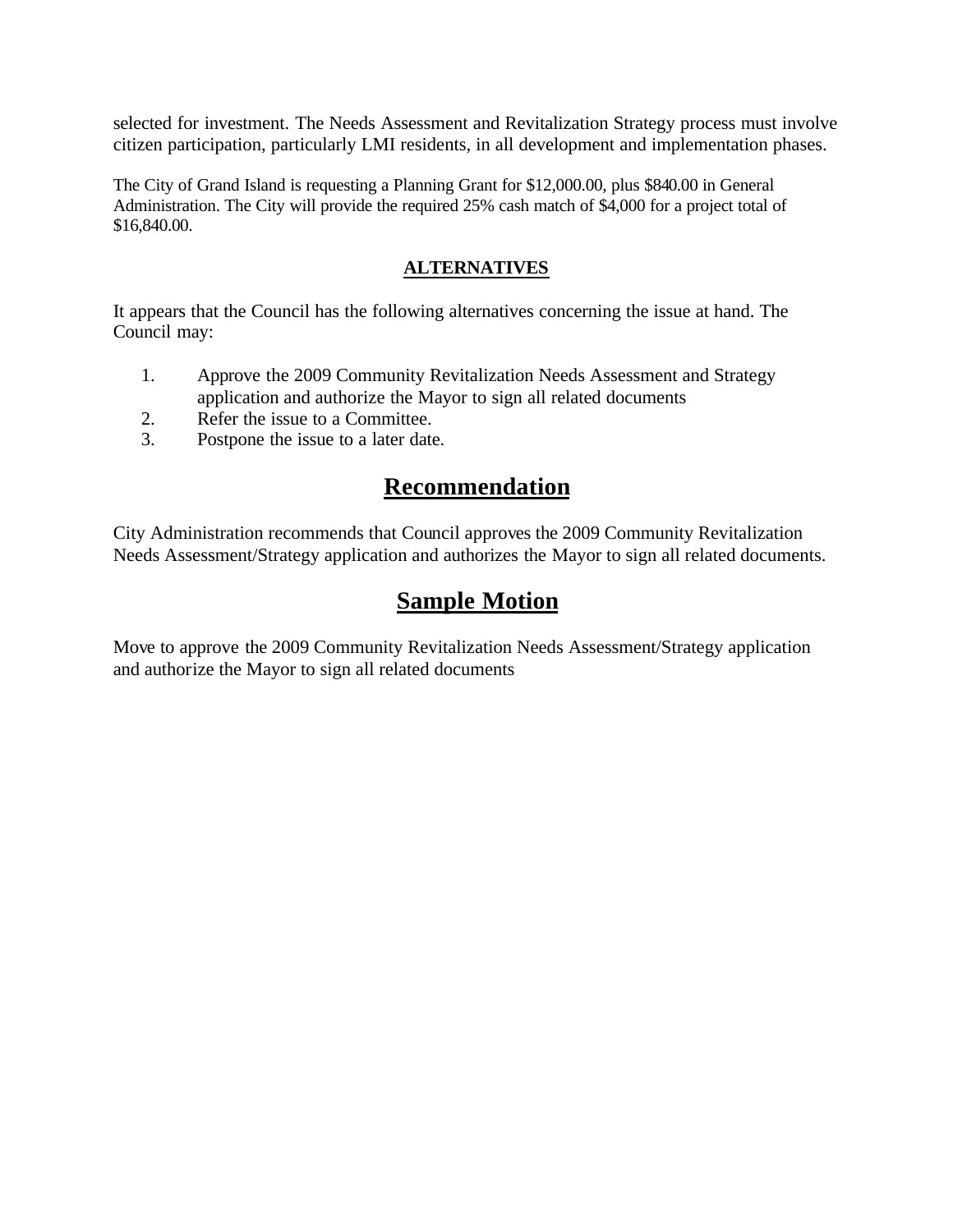#### **Item 1: Neighborhood Needs Assessment**

The City of Grand Island will identify all areas of low and moderate-income concentrations of residents and inventory all types and degree of housing and community development needs within each qualifying Census block group. At this time there are 13 identified areas within the city limits that would be eligible for review based on LMI Census data. One of the 13 areas (Block Group 10) is in its third year as a Community Revitalization Neighborhood.

Population demographics and housing, infrastructure, public facility, homeless, planning, economic development, and public service needs will be reviewed and summarized for each of the 13 block groups. The Comprehensive Needs Assessment Summary Table, Appendix 2, will be used to record the data collected for each area. Information from the 2004 Grand Island Comprehensive Development Plan, the 2006 Homelessness and Homeless Housing Study, and the 2009 Affordable Housing Market Study will be incorporated into the Assessment as well as the Strategy.

Publicity and education techniques to invite public input and disseminate information about the needs assessment process and the CDBG program may include, but not be limited to, the following activities:

- Print and electronic media paid advertising and press releases
- Posting information on Grand Island Educational Television
- Partnering with City Council representatives of individual neighborhoods in collaborative public meetings
- Presentations to community and civic groups
- Provide/collect information on the City of Grand Island website
- Utilize local Coalitions for input and distribution of information (Continuum of Care, Coalition for Children, Substance Abuse Prevention Coalition, Multicultural Coalition)
- Display materials at the Grand Island Public Library
- Meet with lenders, realtors, non-profit agencies, and other entities associated with housing
- Translate materials for distribution to the public, when necessary
- A direct mailing may be sent to residents living in the target area selected for revitalization to solicit prospective housing rehabilitation clients and determine rehabilitation needs

The Community Development Advisory Committee will provide ongoing input into the assessment process and planning product. This Mayor appointed 6-member committee meets the first Thursday of every month and acts in an advisory capacity to Community Development staff. Meetings are open to the public.

A variety of physical, social and economic information may be gathered and used in the assessment of existing block group conditions. Population demographics may include 1) income, 2) population by age, sex and race, 3) household size, 4) employment and economics, 5) homelessness, 6) education, and/or 7) poverty rates.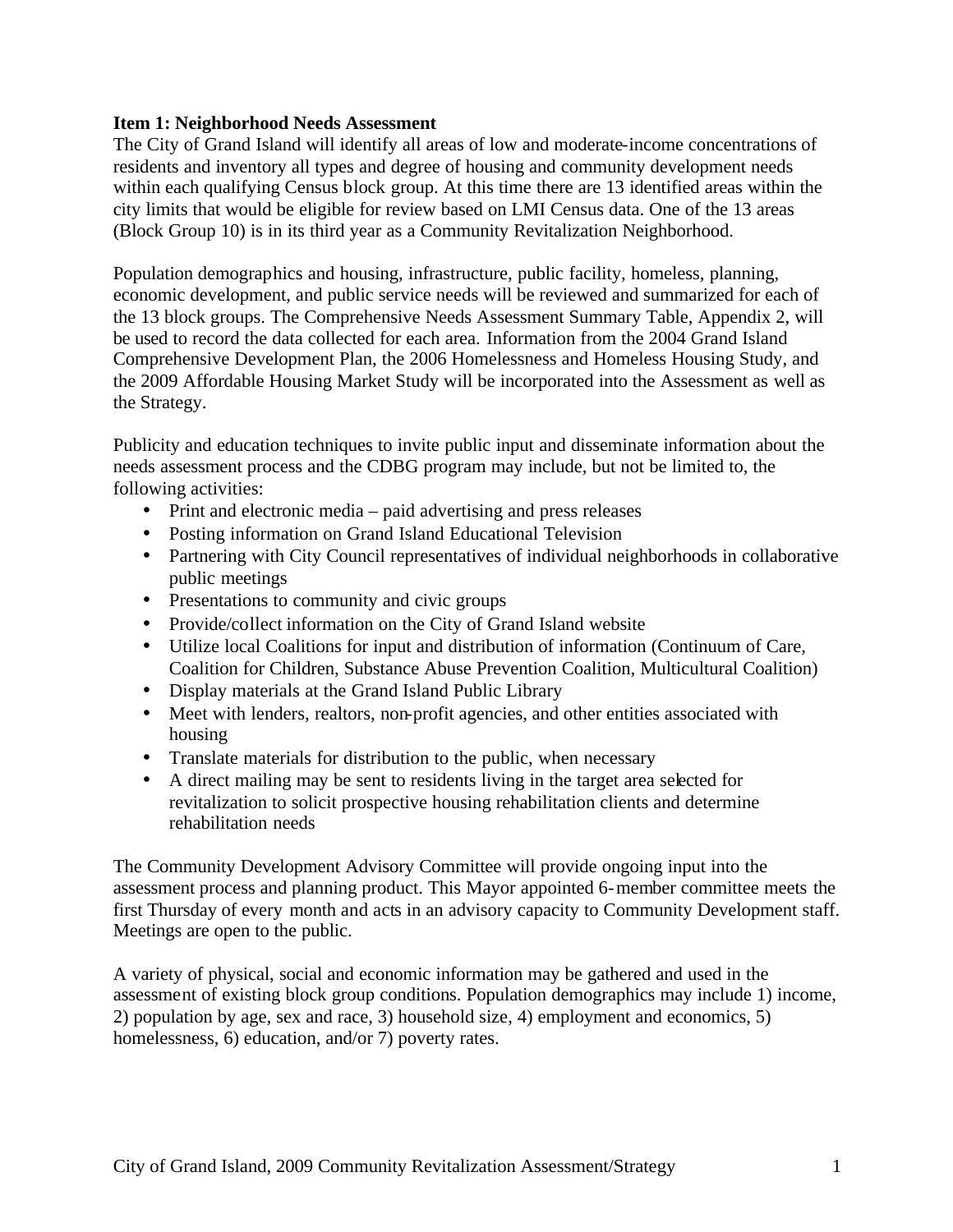Housing characteristics may include 1) number, age, and quality of housing units, 2) housing occupancy, vacancy rates and tenure, 3) owner vs. rental housing, 4) gaps in housing, 5) costs by unit type, and/or 6) affordable housing.

Existing and future land use and zoning will be considered; historical properties identified; infrastructure inventoried by location and evaluated for capacity and condition; public facilities identified and needs determined; and degree of need for and progress in economic development measured.

Opportunities for residents to express attitudes and opinions will be provided through the media, government television, the internet, public meetings, and/or other methods.

| <b>Quarter</b>          | <b>Activity</b>                                 |  |  |
|-------------------------|-------------------------------------------------|--|--|
| April – June 2009       | Submit application, meet special conditions,    |  |  |
|                         | complete environmental review, solicit          |  |  |
|                         | consultant or contract help                     |  |  |
| $July - September 2009$ | 1. Research and collect data regarding each     |  |  |
|                         | block group                                     |  |  |
|                         | 2. Solicit public input                         |  |  |
|                         | 3. Collect infrastructure and zoning            |  |  |
|                         | development data from City staff                |  |  |
|                         | 4. Integrate results of 2009 Affordable Housing |  |  |
|                         | Market Study and 2006 Homeless Housing          |  |  |
|                         | <b>Study into Assessment and Revitalization</b> |  |  |
|                         | Strategy                                        |  |  |
|                         | 5. Complete three-year revitalization strategy  |  |  |
|                         | for target area                                 |  |  |
| October – November 2009 | 1. Compile Needs Assessment and                 |  |  |
|                         | Revitalization Strategy into a working          |  |  |
|                         | document                                        |  |  |
|                         | 2. Solicit public input                         |  |  |
|                         | 3. Submit Assessment and Strategy to            |  |  |
|                         | Department on or before November 20, 2009       |  |  |

**Proposed timeline for Comprehensive Needs Assessment and Revitalization Strategy:**

#### **Item 2: Revitalization Strategy**

The proposed timeline for the Revitalization Strategy is a part of the above table. A target area or a combination of two areas will be selected based on the data collected for the 13 qualifying areas in the Comprehensive Needs Assessment, input from the public, the percent of LMI residents, and eligible projects that may be completed within the grant timeline. All criteria will be evaluated in prioritizing the area of greatest need.

The Revitalization Strategy will review both housing and infrastructure needs within the target area. For housing, the Strategy may include down payment assistance allocations for first time,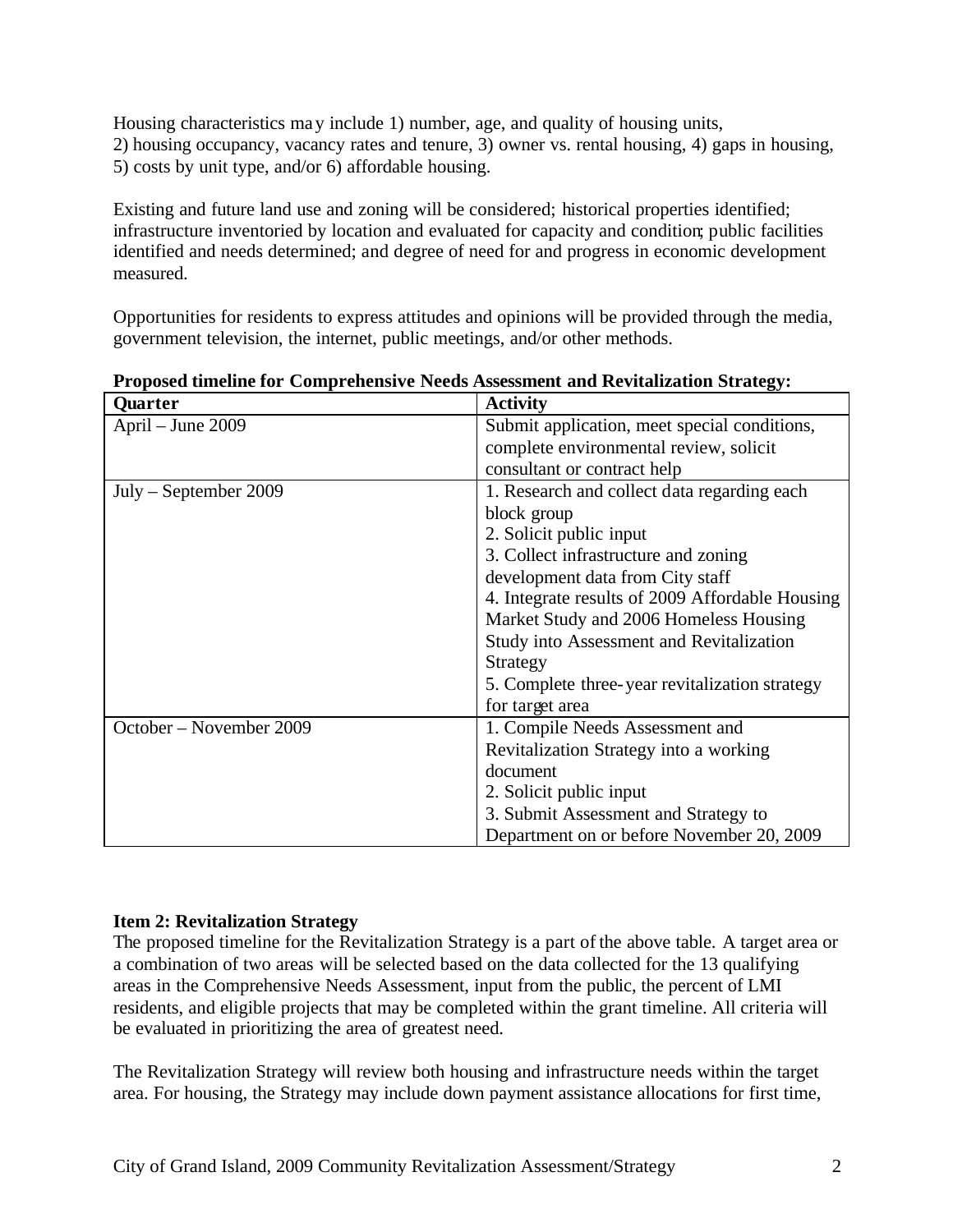low income home buyers and/or rehabilitation of owner-occupied homes. For infrastructure, planned, potential, or pending projects of the Public Works, Utilities, and Planning Departments will be identified. Eligible projects that may be eligible will be considered for completion with Community Revitalization funds or earmarked as matching funds. Some of those projects may include replacement and repair of streets, electrical lines, water/storm sewer/sanitary sewer distribution lines, drainage improvements, and/or sidewalk installation or repair. Eligible public facility renovations may be considered if feasible.

Information collected and interest expressed from residents in the targeted area will be collected to help determine priority needs. Various methods of communication may be used to communicate with residents and may include the media, government television, the internet, and/or public meetings. If down payment assistance for first time homebuyers is selected as one of the potential grant projects, applicants may be solicited through the Board of Realtors, media, government television, and/or the internet.

#### **Item 3: National Objective**

The target area and activities selected for the Revitalization Strategy will comply with the National Objective of benefit to low and moderate income persons on an area basis (LMA). The total population in the target area will be 51% or more low to moderate income and individual clients must meet income guidelines as set by HUD to qualify for the proposed housing programs.